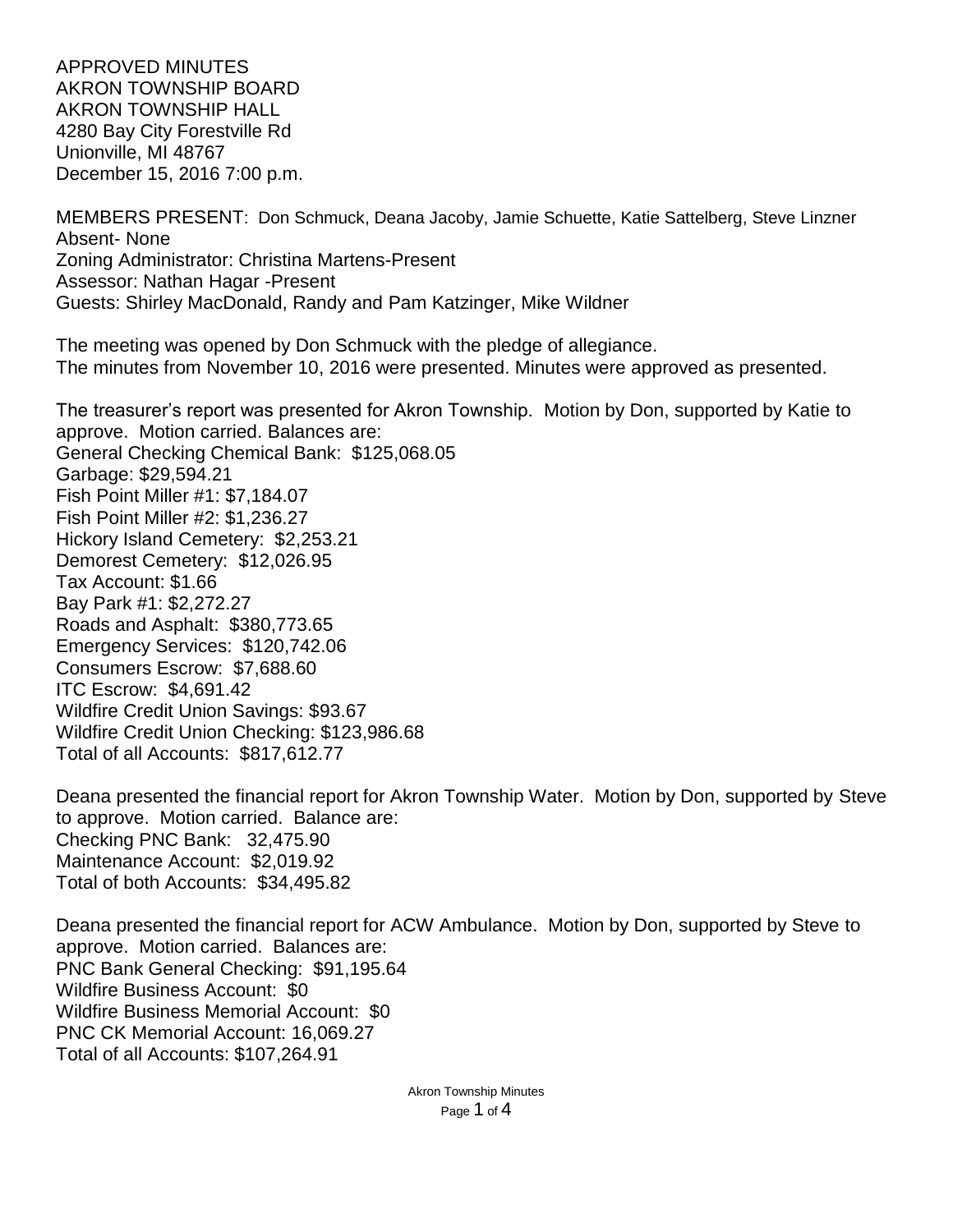Township payable totaling \$29,391.08 and payroll totaling \$7,097.13 were presented by Jamie to be paid. Motion by Don, supported by Deana to pay these bills. Motion carried.

Township Water payables - No water payable this month.

ACW Ambulance payables totaling \$71,650.14 and payroll totaling \$5,884.16 were presented by Jamie to be paid. Motion by Don supported by Katie to pay payable. Motion carried

Audience member had questions regarding solar farms. Questioning if there was an ordinance in place for solar energy. Christina stated, it would fall under special use permit, so there are some guidelines in place. However she feels the planning commission will need to take a closer look and see if any changes or updates should be made.

Nathan Hager, township assessor, was present to discuss future compensation. He states it doesn't matter if he is an employee or contract. Jamie, attend a MTA new officer training and was told by two MTA employees that assessor cannot be contracted and needs to be an employee. She requested more information be sent to her and the board will discuss more about their options at the next meeting.

Nathan informed the board that there is legal debate about windmill depreciation table and the correct table to use when assessing property value. He explained it will be a long legal battle and he does not anticipate and solution for a while.

Christina reported next planning commission meeting is March 1, 2016 from 4pm-6pm. She will review the solar power ordinance.

Christina presented that the planning commission gave recommendation to update the permit fee schedule, since at the current rates do not cover our cost. After much discussion, **motion** by Deana to change: Site plan review from \$275-\$450, special use permit from \$350 to \$1,000, Mining mineral from \$275 to \$450, special planning commission meeting from \$350 to \$450, Special board of trustees meeting from \$350 to \$450 and zoning board of appeals from \$350 to \$450. supported by Jamie**. Motion carried**

- 1) Site Plan Review **\$275.00 \$450.00**
- 2) Special Use Permit **\$350.00 -\$1,000.00**
- 3) Special Use Permit Wind Turbines (per turbine) \$1,000.00
- 4) Special Use Permit Collocation Wireless Communication Facilities \$350.00
- 5) Rezoning \$550.00
- 6) Land Division Application \$25.00
- 7) Mining Mineral Site Application **\$275.00 \$450.00**
- 8) Performance Bond may be required during site plan approval
- 9) Private Road Permit Application \$275.00
- 10) Sign Permit \$25.00 (\*if taken up at regular meeting)
- 11) Zoning Permit \$15.00 for 1st \$5,000.00 + \$0.50/\$1,000.00 thereafter
- 12) Special Planning Commission meeting **\$350.00 \$450.00**
- 13) Special Board of Trustees meeting **\$350.00 \$450.00**
- 14) Zoning Board of Appeals **– \$350.00 \$450.00**

Akron Township Minutes Page 2 of 4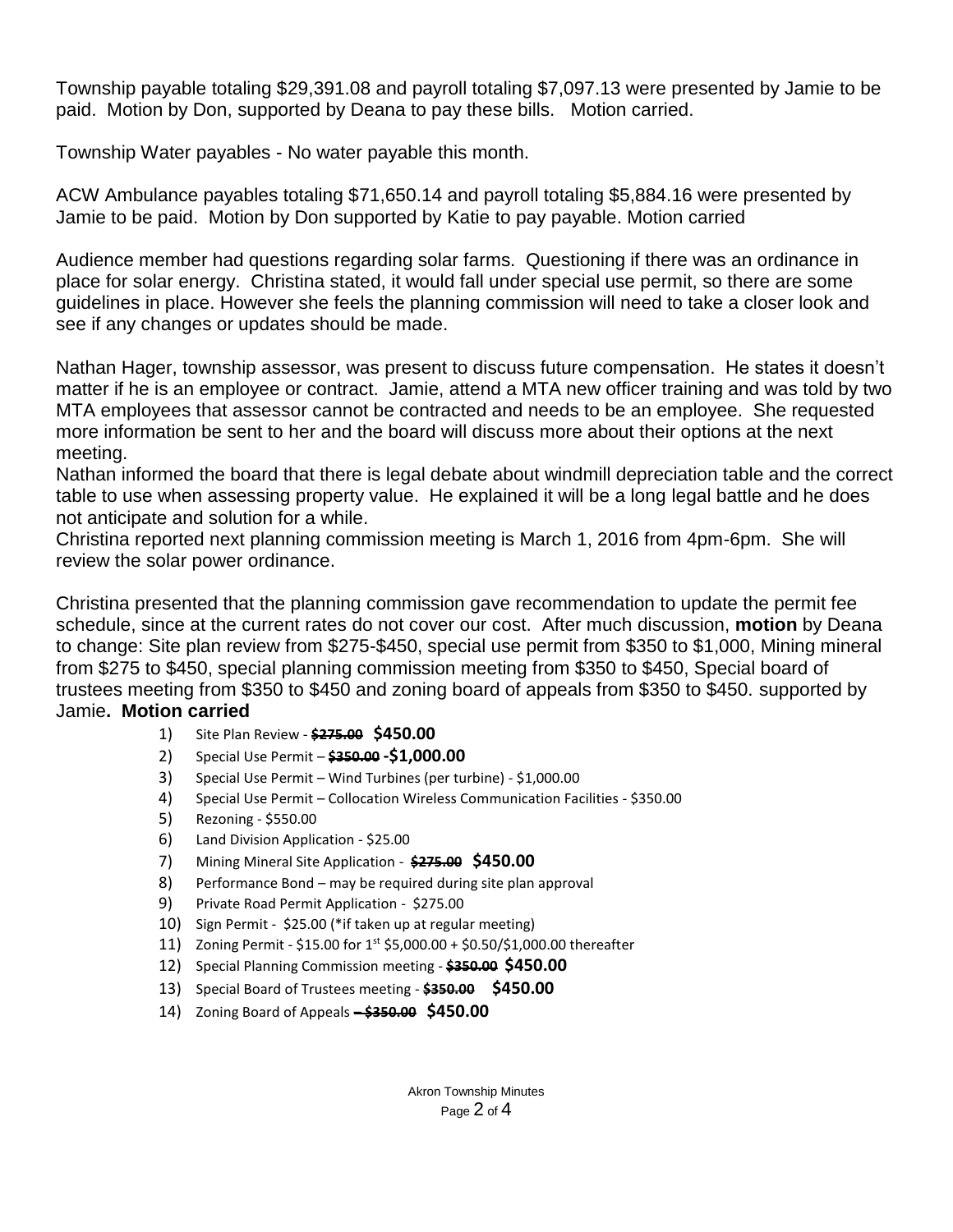Jamie presented a Central Fire Protection quote for fire protection for 2017 of \$295.00. **Motion** by Don to accepted quote, support by Deana. **Motion carried**

Jamie- presented that she had a request from Nick Sakon, ACW fire department, to use the hall for training. He has a speaker scheduled for some training, but needs a place to hold the training. **Motion** by Deana to allow the ACW fire department to use the hall, signing a lease agreement, but no charge, for the weekend of January 27-29, 2017 and Feburary 24-26, 2017. Supported by Don. **Motion carried.**

Deana started a discussion about new ACW ambulance hall and the current financial needs. Discussion was held about additional \$20,000 approved at the November 10<sup>th</sup> meeting, questioning if full \$20,000 from each township was needed. Deana presented a financial snapshot of the ACW new hall. At the time of the meeting \$27,797.43 was need for the new construction bills. After more discussion; **Motion** by Don to pay \$10,000 of the \$20,000 allocated to ACW to pay for December new construction bills. Next month, when the final bills are presented, evaluated how much of remainder of the \$10,000(of the \$20,000 approved in Nov) will be needed. Support by Katie, **Motion carried**

Deana presented to the board; an update to rental lease agreement, after finding damage done by an animal after a hall rental, she suggest we update lease agreement to state, No animals, beside service dogs. **Motion** by Steve to update rental agreement to state, No animals, beside service dogs. support by Don. **Motion carried.**

Deana presented to board, she received a call from Joyce Wark, concerning blight next door. Don spoke with the property owners and they are showing intent to clean up the blight and there is dumpster in the driveway.

Don presented to board; Loomis bridge is closed for the winter, due to damage from accidents this summer.

Don presented 2017 meeting schedule and committee assignments January 19 February 16 March 16 April 20 May 18 June 15 July 20 August 17 September 21 October 19 November 9 December 21 Planning commission: Katie Sattelberg ACW Ambulance: Jamie Schuette-Steve Linzer Akron Fire Board: Deana Jacoby-Katie Sattelberg ACW-Unionville Fire Board: Don Schmuck -Steve Linzer Zoning Administrator: Christina Martens

> Akron Township Minutes Page 3 of 4